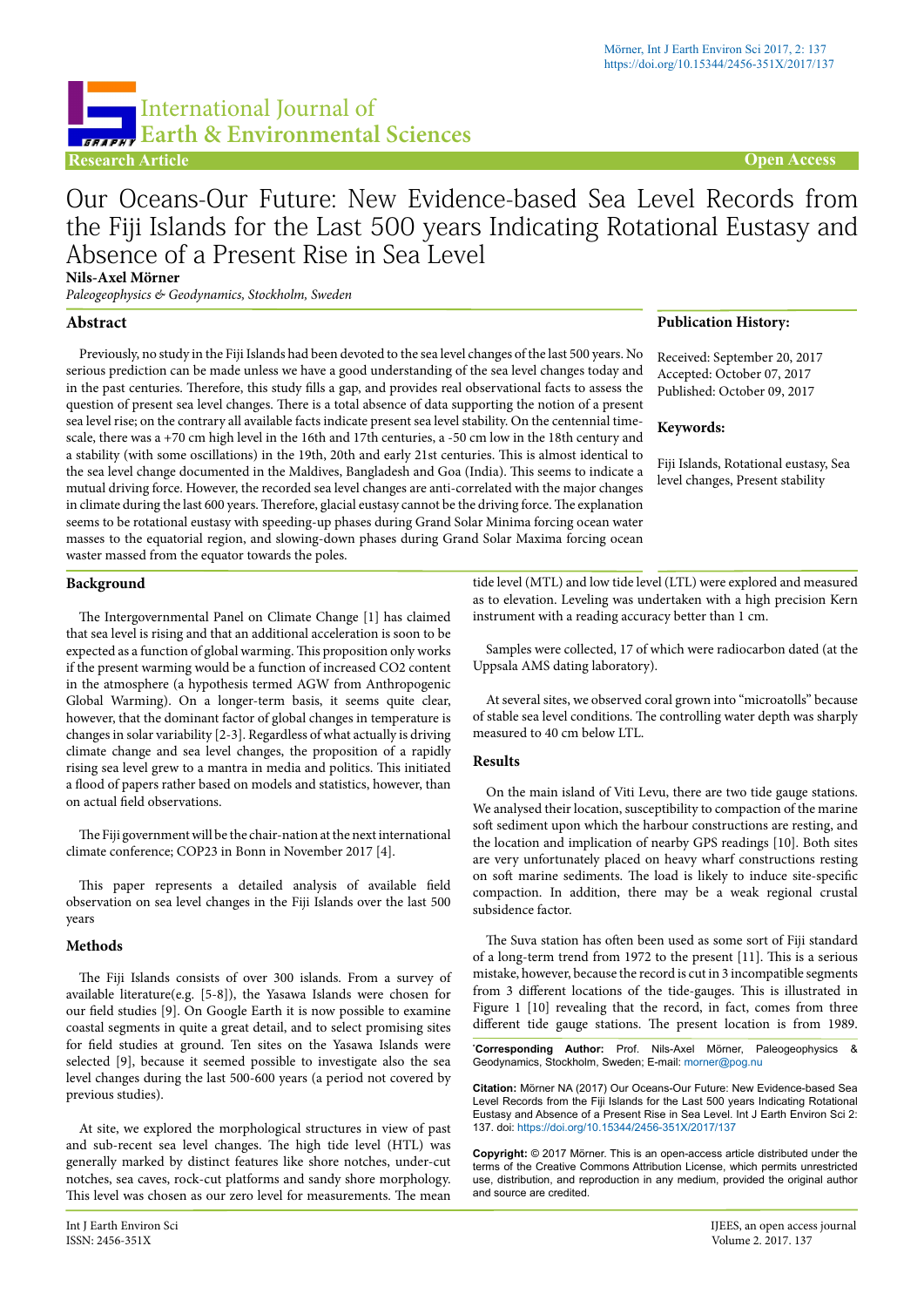Page 2 of 5

The record does not provide any mean trend, but a dynamic variability between 16 years of stability, 10 years of sea level rise and 4 years of sea level fall. Hence, there is a lack of evidence of a present rise in sea level.

We also analysed some sites of coastal erosion in Yasawa Islands [12]. In no case the erosion was initiated by sea level changes but by human interference with the coastal sedimentary conditions.

Our main sea level investigation was on the Yasawa Islands with the focus on sea level change during the last 500 years. A comprehensive presentation is given elsewhere [13], with a shorter summary in [14].In this paper we highlight the main findings, which can be summarized in 3 steps from about 1450 up to today (2017) as illustrated in Figure 2.

1. a +70 cm level in the 16th and 17th centuries

2. a -50 cm low level in the 18th century 3. a level at about  $\pm$  0.0 cm in the 19th, 20th and 21st centuries probably with +30 cm peak in early 19th century, and a 10-20 cm lowering in the late 20th century but with strictly stable condition in the last decades

The +70 cm is very well established by an elevated beach and a bedrock notch both levelled with an accuracy of 1 cm. In addition there are several old shore terraces at an elevation of about 0.5 to 1.0 m above present sea level. Two C14-dates provide a calibrated age (with a marine reservoir effect of 450 ±30 years) of AD 1601 ±143 and 1576 ±71, respectively.

This high level was followed by a low level with the HTL displaced to a position of about 20-30 m above present LTL. This corresponds to a mean sea level of about -50 cm. This low level seems to have occurred in the 18th century. At present, we lack any strict C14-date, however.



Figure 1: The Suva tide gauge records as recorded at three independent sites, which must be analysed individually and must not be combined in one single trend analyses (as done in [11]). Modified from [10].



Int J Earth Environ Sci **IIIEES**, an open access journal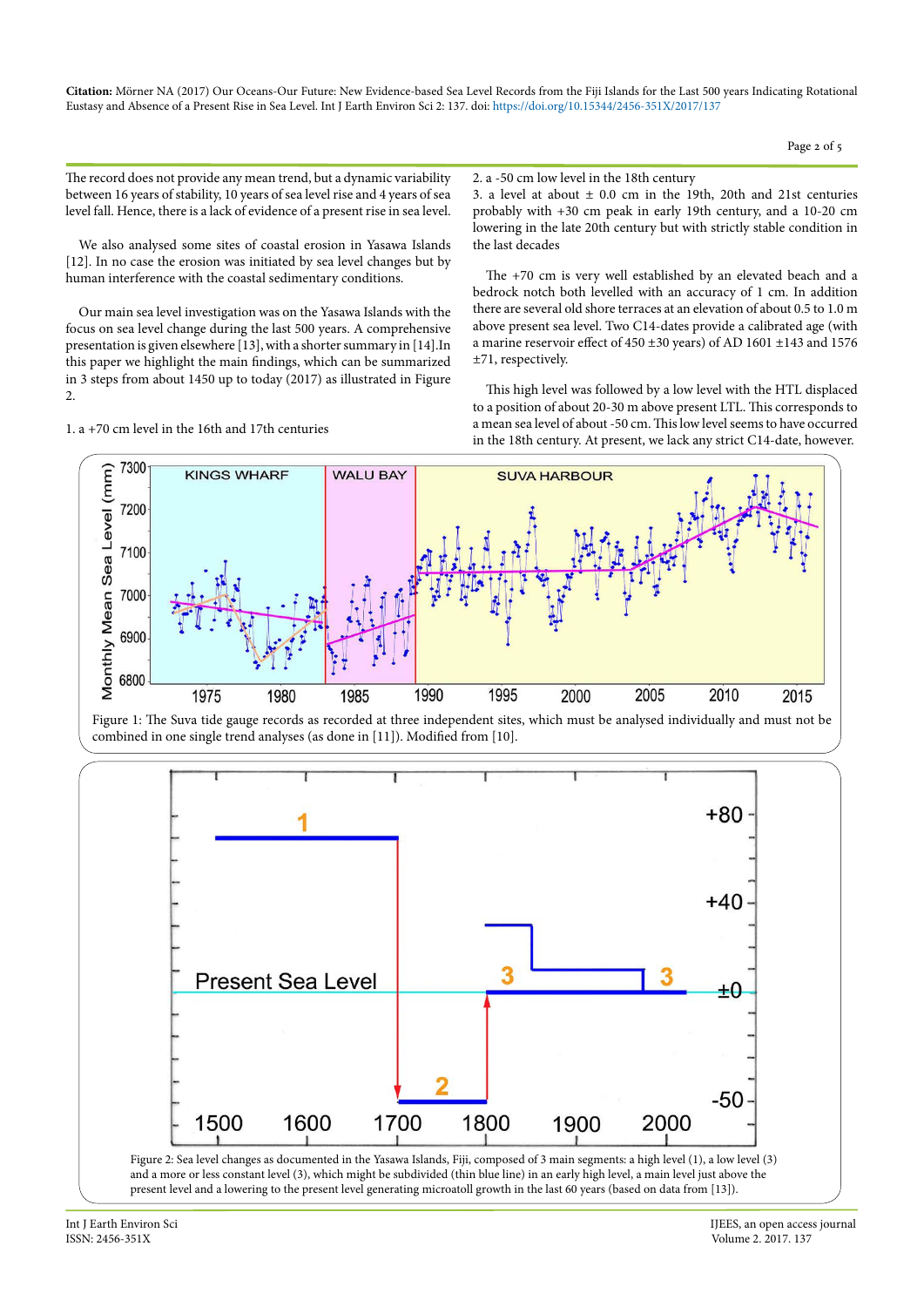Page 3 of 5

Then followed a period of continual formation of extensive spits and spurs. Three of those were levelled in detail [13]. A shore spur at Naisisili Village on Nabukeru Island is 155 m long. The spur crest is about 30 cm higher for the first 50 m and then remains quite flat at an elevation of about 50 cm above HTL. Shells taken 30 cm below the surface at the innermost part of the spur was dated at AD cal.  $1866 \pm 82$ , suggesting that the spur was built our at a mean rate of about 1.0 m per year, which seems reasonable. A shore spur at Gunu Village on the Malevu Island has a double spur system. The elevation remains more or less constant at 40-50 cm above HTL over its length of about 150 m. Shells at a depth of 40-50 cm below the surface at a point 47 m from the onset of spur formation were dated at AD cal. 1910 ±40. Both sites strongly support stable sea level conditions over the last 150 to 200 years. In the first 50 years or so, sea level might have been about 30 cm higher than today, however.

In the last 50-60 years, there might have been a 10-20 cm sea level lowering, judging from the difference between dead Patella shells and living Patella shells on shore blocks at Denarau on Viti Levu [13], and the forced conditions for corals on Yasawa Islands to grow into microatolls dated as younger than AD 1955. The 1998 ENSO event may also have caused extensive coral breaching. If this would have been the case, we see very strictly stable sea level conditions in the last 15-20 years, because so many corals at multiple sites are forced to grow laterally into microatolls.

Figure 2 gives the combined documentation of sea level change during the last 500 years in the Fiji Islands.

## **Discussion**

We revised the records from the two tide gauges on the main island of Viti Levu [10], and showed that location must be seriously analysed with respect to site-specific compaction of loose marine deposits beneath the heavy harbour construction upon which the tide gauges are attached. At Suva, there is another serious problem in the fact that the location of the tide gauge has been moved. This gives 3 independent segments (Figure 1). It is a serious mistake to combine all three records into one, and give a mean rising trend from 1972 to the present [11]. Even the record from the last site in Suva harbour, now covering 28 years, gives a very unclear picture (Figure 1).

No previous investigation has covered the sea level changes of the last 500 years. In this respect our Yasawa Island investigation [13] is unique.

The Yasawa Island investigation provided a clear picture of the sea level changes during the last 500 years (Figure 2): a +70 cm higher sea level, a -50 cm lower sea level and a stable sea level (with some possible ups and downs) for the last 150-200 years. Most important; there is a clear absence of a present sea level rise (completely contrary to [1], but in full agreement with [15]).

The long-term changes during the last 500 years – i.e. a high, a low and a present level – is recorded in the Maldives [16], in Bangladesh [17-18] and in Goa, India, [15,18], as illustrated in Figure 3. A present long-term stability is also recorded in Qatar [19].

The general agreement between the observed sea level changes in Fiji during the last 500 years, and those recorded in the three Indian Ocean sites: the Maldives, Goa and Bangladesh is striking, which is a very strong (even conclusive) argument that the recorded sea level change are of regional eustatic origin [20].

All four records show a high in the 17th century (which was a period of Little Ice Age conditions), a low in the 18th century (which was a period nearly as warm as today) and a high in the early 19th

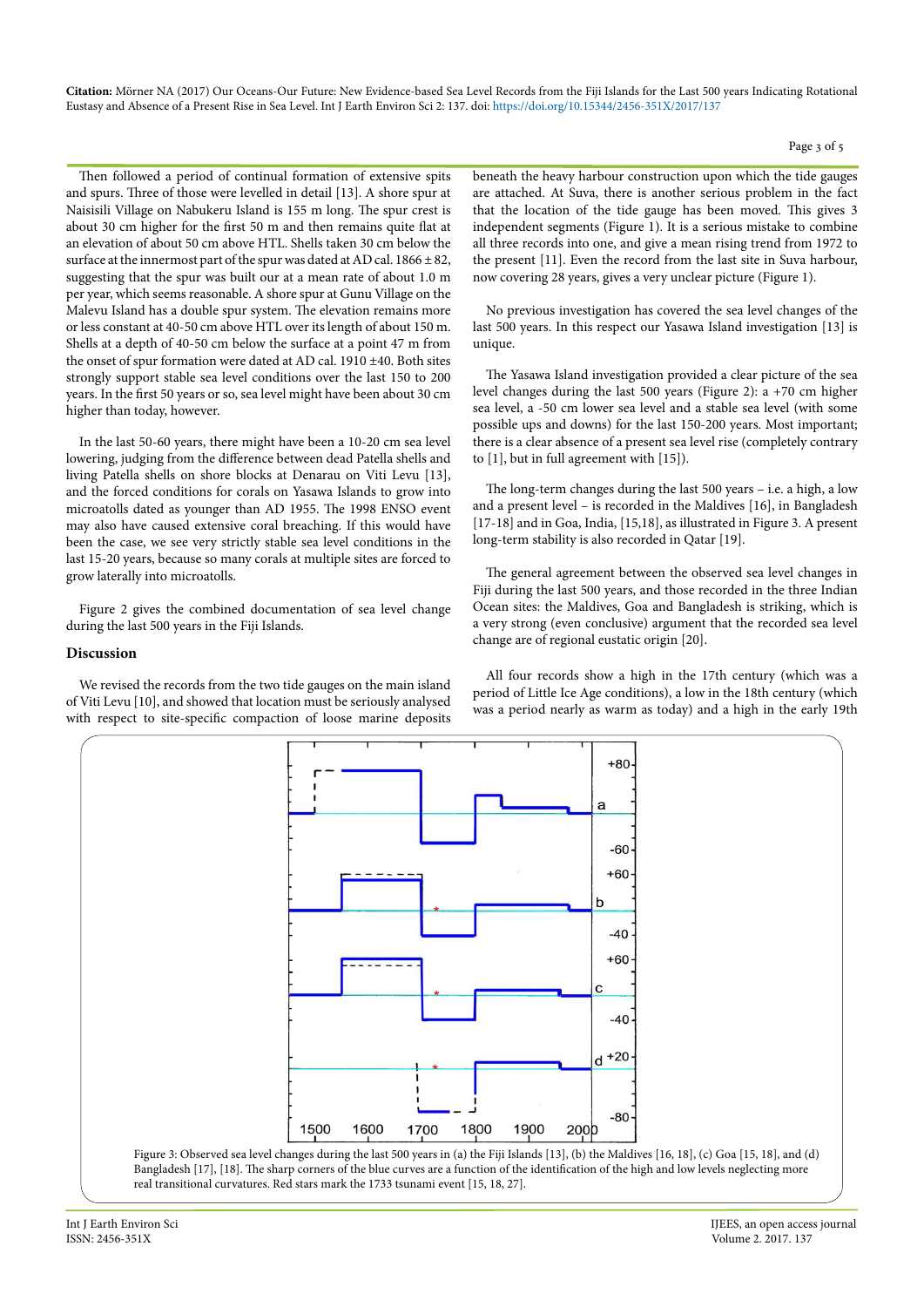century (which was the last period of Little Ice Age conditions). This means that the Figure 3 sea level changes are almost directly opposite to the general changes in global climate. Consequently, the eustatic changes recorded cannot refer to glacial eustasy, but must be understood in terms of rotational eustasy.

This calls for some explanation. The idea that oceanic water masses may be dislocated horizontally by rotational–dynamical forces was launched in 1984 [21] and more extensively presented in 1988 [22]. Later, is was proposed that changes in the Solar Wind strongly affects the Earth's rate of rotation [23] (with a deeper analysis in [24]) leading to a beat in the Gulf Stream with alternations between a dominant northeastward flow during rotational slowing-down periods of Grand Solar Maxima, and dominant east-south eastward flow during rotational seeding-up periods of Grand Solar Minima [25].

The sea level changes in the Indian Ocean, were therefore proposed [26,15] to be driven by rotational eustasy; i.e. the interchanges of water masses between high-latitudes and the equatorial region as a function of the speeding-up during Grand Solar Minima with Little Ice Age conditions and slowing-down during Grand Solar Maxima with generally warm climatic conditions.

In the post-Little Ice Ages period from 1850 up to 1930-1940 there was a global glacial eustatic rise in the order of 11 cm [28]. For the rest of the last 500 years, rotational eustasy seems to have been the dominant factor as documented in Figure 3 and illustrated in Figure 4.

# **Conclusion**

Previously, the changes in sea level during the last 500 years were not covered by adequate research in the Fiji Islands. The present paper provides a detailed analyses documenting a +70 cm high level in the 16th and 17th centuries, a -50 cm low in the 18th century and a period of virtually stability in the 19th to early 21st centuries, the last period of which may be subdivided into an early 19th century +30 cm high, a long period of stability and a 10-20 cm fall in sea level in the last 60 years forcing corals to grew into microatolls under strictly stable sea level conditions. This means there are no traces of a present rise in sea level; on the contrary: full stability.

The long-term trend is almost identical to the trends documented in the Indian Ocean in the Maldives, Goa and Bangladesh. This implies a eustatic origin of the changes recorded; not of glacial eustatic origin, however, but of rotational eustatic origin.

The rotational eustatic changes in sea level are driven by the alternations of speeding-up during Grand Solar Minima (the Maunder and Dalton Solar Minima) forcing water towards the equator, and slowing-down during Grand Solar Maxima (in the 18th century, around 1930-1940 and at about 1970-2000).

## **Competing Interests**

The author assures that there is no competing interest, either economically or scientifically.

# **Acknowledgements**

I acknowledge the perfect assistance in the field by Pamela Matlack-Klein, co-author of all the basic Fiji papers of the project [9,10], [12,13]. The project was made possible thanks to kind support of the CO2 Coalition. This paper represents the content of a paper presented at the 4th World Conference on Climate Change in Rome, 2017 [14].

#### **References**

- 1. [The Intergovernmental Panel on Climate Change \(2013\) Climate Change](http://www.ipcc.ch/report/ar5/wg1/)  [2013: The Physics Science Basis, WHO and UNEP.](http://www.ipcc.ch/report/ar5/wg1/)
- 2. [Mörner NA, Tattersall R, Solheim JE \(2013\) Pattern in solar variability. Their](http://www.pattern-recogn-phys.net/1/203/2013/prp-1-203-2013.pdf)  [planetary origin and terrestrial impact. Pattern Recognition in Physics 1:](http://www.pattern-recogn-phys.net/1/203/2013/prp-1-203-2013.pdf)   $203 - 204$
- 3. [Mörner NA \(2015\) Planetary Influence on the Sun and the Earth, and a](https://www.novapublishers.com/catalog/product_info.php%3Fproducts_id%3D54840)  [Modern Book-Burning. New York: Nova Publishers, USA, 196 p.](https://www.novapublishers.com/catalog/product_info.php%3Fproducts_id%3D54840)
- 4. [COP, 2017.](http://unfccc.int/meetings/unfcc_clendar/items/2655.php%3Fyear%3D2017)
- 5. [Nunn, PD \(2000\) Significance of emerged Holocene corals around Ovalau](http://www.sciencedirect.com/science/article/pii/S0025322799001140)  [and Moturiki islands, Fiji, southwest Pacific. Marine Geology 163: 345-351.](http://www.sciencedirect.com/science/article/pii/S0025322799001140)
- 6. [Nunn PD, Ollier C, Hope G, Rodda P, Omura A, et al. \(2002\) Late](http://www.sciencedirect.com/science/article/pii/S0025322702002967)  [Quaternary Sea-Level and Tectonic Changes in Northeast Fiji. Marine](http://www.sciencedirect.com/science/article/pii/S0025322702002967)  [Geology 187: 299-311.](http://www.sciencedirect.com/science/article/pii/S0025322702002967)
- 7. [Nunn PD, Peltier WR\(2001\) Far-field test of the ICE-4G model of global](http://www.sciencedirect.com/science/article/pii/S0033589400922051)  [isostatic response to deglaciation using empirical and theoretical Holocene](http://www.sciencedirect.com/science/article/pii/S0033589400922051)  sea-level reconstructions for the Fiji Islands, southwestern Pacific. [Quaternary Research 55: 203-214.](http://www.sciencedirect.com/science/article/pii/S0033589400922051)



and in the NE Atlantic and Scandinavian regions during Grand Solar Minima (a) with rotational slowing-down and Grand Solar Maxima (b) with rotational speeding-up (modified from [15, 26]).